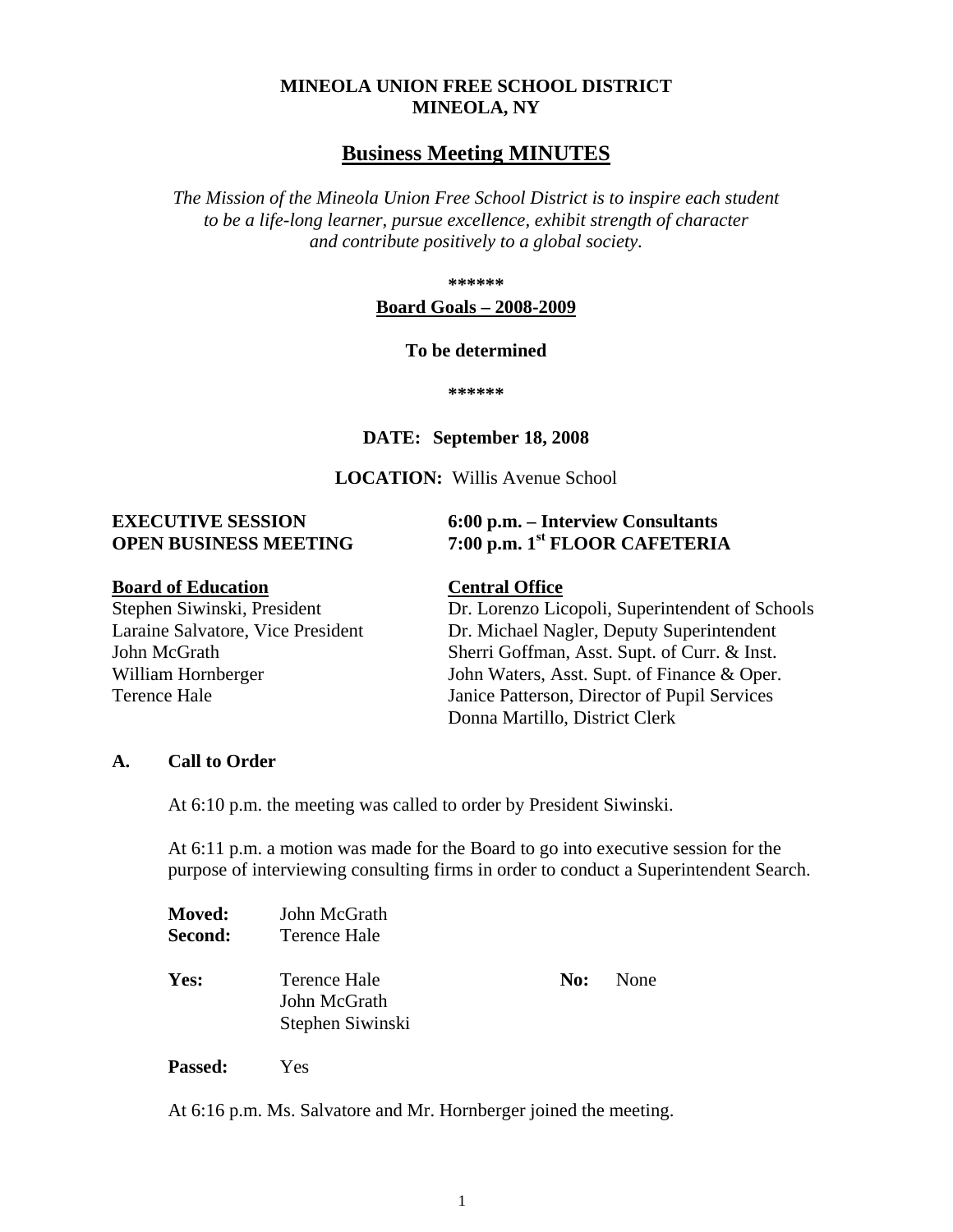At 7:00 p.m. the Board returned to open session and immediately recessed the meeting in order to go into the Business Meeting.

At 7:05 p.m. the meeting resumed.

- **B. Pledge of Allegiance**
- **C. Reading of Mission** Stephen Siwinski
- **D. Moment of Silent Meditation**
- **E. Dais & Visitor Introductions**

After introduction of the dais, also in attendance were: Jack Feldman, Esq.; Kevin McMorrow, Esq.; and Ed Escobar, High School Principal.

# **F. Old Business**

Ms. Salvatore inquired if the Sexual Harassment signs were posted. The Superintendent of Schools responded yes, all principals and secretaries were directed to post the signs in all schools, as well as Building & Grounds, and Transportation.

Mr. Salvatore inquired why the last Board meeting was not televised. The Superintendent of Schools responded that the last part of the meeting ran out; only 75% of the meeting was covered.

Mr. McGrath inquired if the posted Sexual Harassment policy is what the Board would be approving tonight. The Superintendent of Schools responded no, that the policy was previously approved. Mr. McGrath inquired if anyone had a copy this evening for him to review. Mr. Goffman stated it was on the website. Mr. McGrath asked if the policy detailed how a person would file if they had a problem. Ms. Goffman stated no. The Board must approve the regulation in order for it to be enforced.

# **G. New Business**

# **1. High School Student Organization Report**

Ms. Corey Chan, High School Student Organization representative reported on the following: High School election of Student Organization reps; first general meeting, October  $2<sup>nd</sup>$ ; and they are in the process of organizing their first fundraiser.

# **2. 2nd Reading Regulation – Sexual Harassment #0110-R**

**RESOLUTION #26 – BE IT RESOLVED** that the Board of Education waives the 2<sup>nd</sup> formal reading of the Sexual Harassment Regulation, #0110-R, due to its availability on the information table for review, and approves its adoption.

| <b>Motion:</b> | Laraine Salvatore |
|----------------|-------------------|
| Second:        | Terence Hale      |

**Discussion:** Ms. Salvatore requested the following change to the Sexual Harassment Regulation: page 7, top of the page in the sentence "If a complaint received by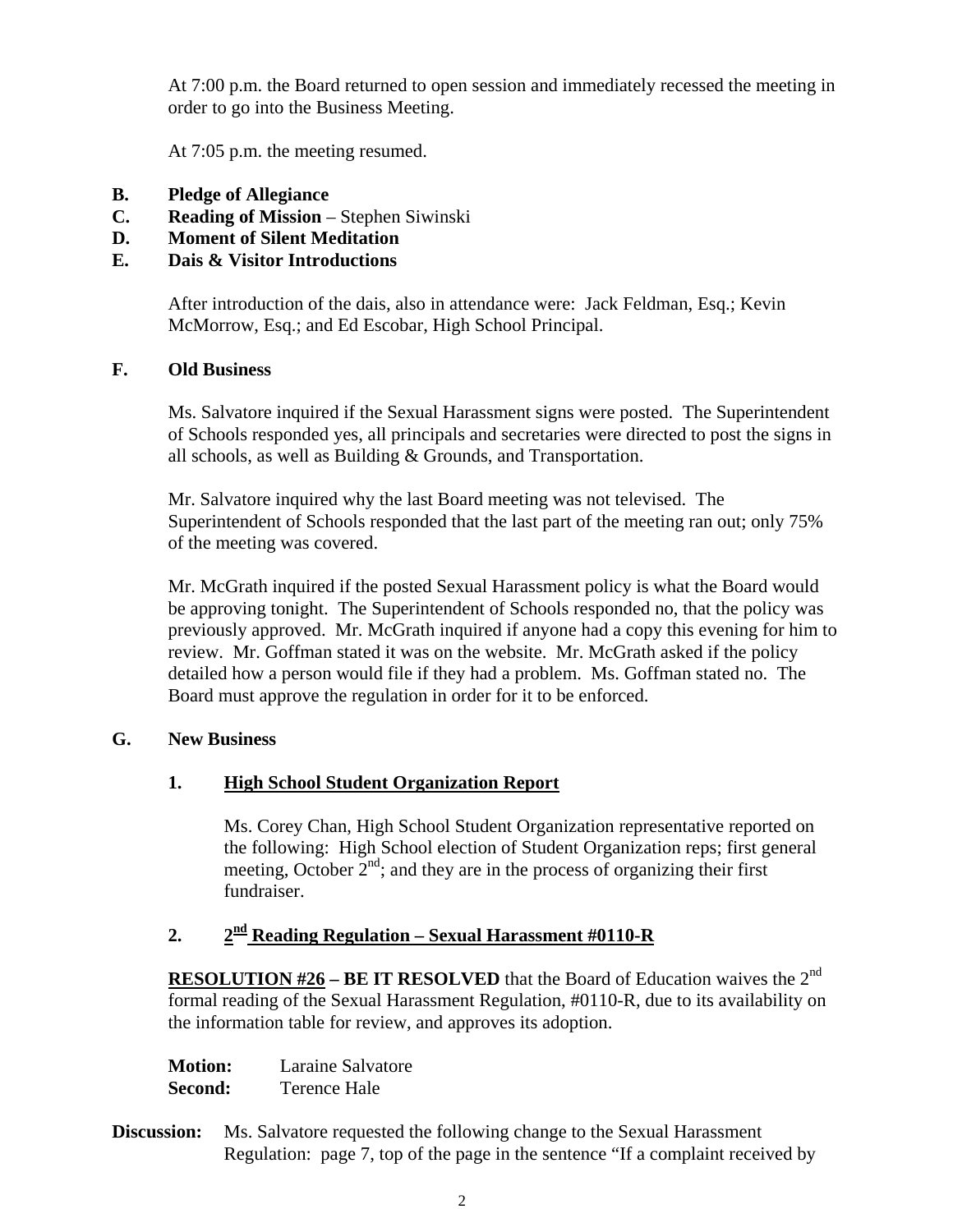the…" at the end of the sentence if states "…Superintendent" to add "or Board ", after the word Superintendent. President Siwinski inquired of legal counsel for his input. Mr. Feldman responded that it wasn't a bad idea for a second individual to be named, as well as both male and female to be represented. He further explained that the Board is not readily available and suggested saying "or Board Designee". The Superintendent of Schools informed the Board that this regulation is attached to the policy. Mr. Feldman stated that the purpose of reviewing what the Superintendent has submitted as a proposed regulation, is to firm it up. President Siwinski stated that the Board only has to agree to modify the regulation. It does not need a separate motion.

Mr. Feldman reported that the training sessions for this regulation have already been scheduled (3 or 4 sessions). He stated it wasn't necessary that a representative from his office conduct the annual update. Mr. McGrath suggested making a video recording of the session, so it can be viewed by new hires. Mr. Feldman volunteered Ms. Frazier for the recording.

Ms. Salvatore referred to page 9 of the regulation under Training, paragraph 2 to include the words "live or recorded".

President Siwinski and the Board discussed that each year employees will review the Sexual Harassment Policy and sign off on it. Ms. Goffman requested clarification as to where Board Designee would be included. Mr. McGrath suggested in the "reporting section" not in the "investigation section". Ms. Goffman asked if they want it repeated throughout. Mr. McGrath responded no in lieu of or in addition to Superintendent. Ms. Goffman responded that the Superintendent does not receive the report until it is first looked at by the building principal. Mr. McGrath and the Board gave an okay.

**Yes:** Terence Hale **No:** None William Hornberger John McGrath Laraine Salvatore Stephen Siwinski

**Passed:** Yes

#### **3. Resignation of Superintendent of Schools**

**RESOLUTION #27 – BE IT RESOLVED** that the Board of Education accepts the resignation, with regret, of the Superintendent of Schools, Dr. Lorenzo Licopoli, for the purpose of retirement effective June 30, 2009.

- **Motion:** Laraine Salvatore
- **Second:** William Hornberger

A motion was made to amend Resolution #27 to include the words, "with regret".

**Motion:** Stephen Siwinski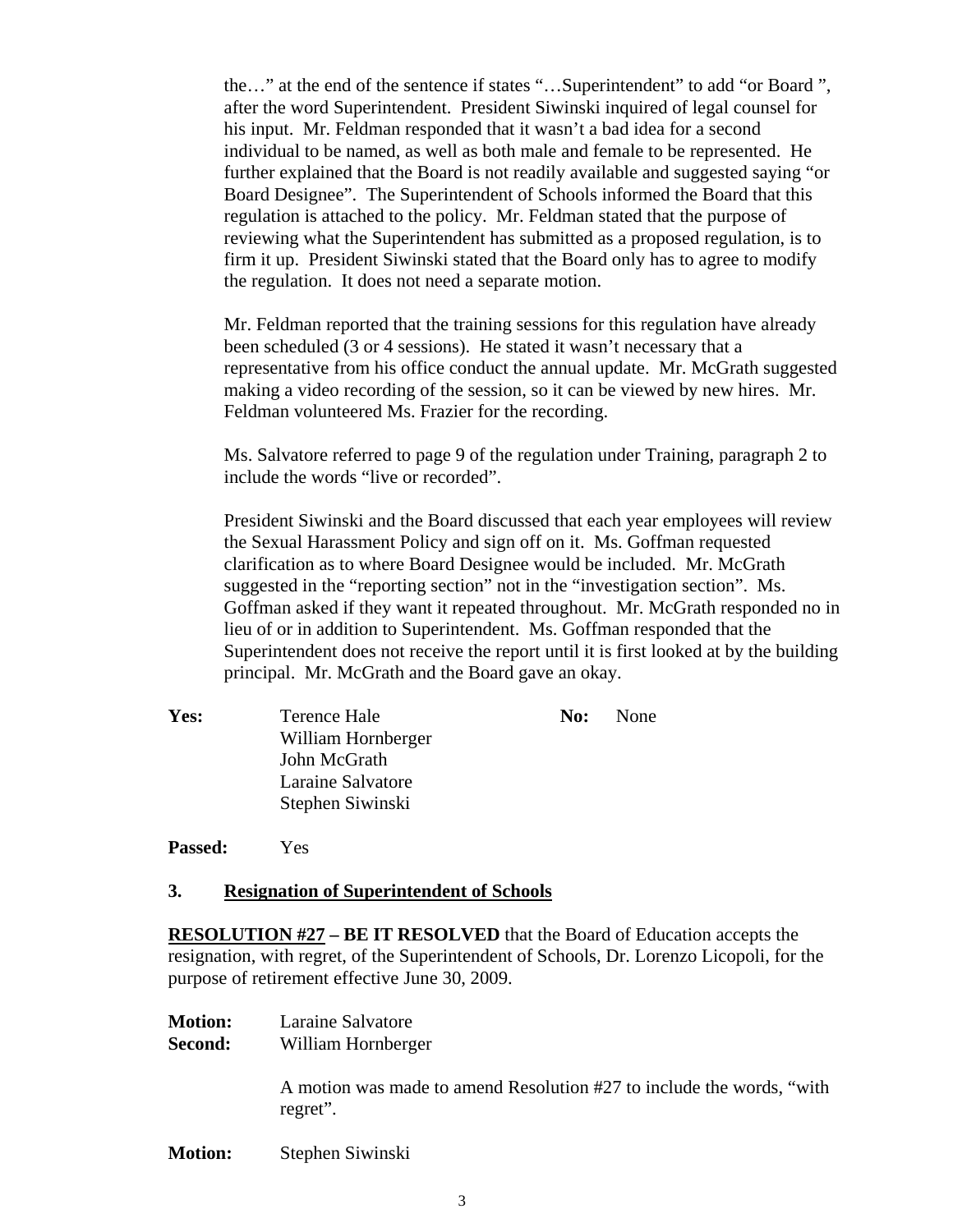| Second:        | John McGrath                                                                                                                                                                                                                               |     |      |
|----------------|--------------------------------------------------------------------------------------------------------------------------------------------------------------------------------------------------------------------------------------------|-----|------|
| Yes:           | <b>Terence Hale</b><br>William Hornberger<br>John McGrath<br>Laraine Salvatore<br>Stephen Siwinski                                                                                                                                         | No: | None |
| Passed:        | Yes<br>The Board of Education now voted on Resolution #27, with amendment,<br>to accept the resignation, with regret, of the Superintendent of Schools,<br>Dr. Lorenzo Licopoli, for the purpose of retirement effective June 30,<br>2009. |     |      |
| Yes:           | <b>Terence Hale</b><br>William Hornberger<br>John McGrath<br>Laraine Salvatore<br>Stephen Siwinski                                                                                                                                         | No: | None |
| <b>Passed:</b> | Yes                                                                                                                                                                                                                                        |     |      |

**4. Take from the Table – Resolution #23 – Board Goals**

**RESOLUTION #28 – BE IT RESOLVED** that the Board of Education Take from the Table Resolution #23, Board Goals.

| <b>Motion:</b><br>Second: | Laraine Salvatore<br>Terence Hale                                                                                          |     |      |
|---------------------------|----------------------------------------------------------------------------------------------------------------------------|-----|------|
| Discussion:               | A discussion began, but a point of order was made by Mr. McGrath that<br>the Board needed to resolve Resolution #28 first. |     |      |
| Yes:                      | Terence Hale<br>William Hornberger<br>John McGrath<br>Laraine Salvatore<br>Stephen Siwinski                                | No: | None |
|                           |                                                                                                                            |     |      |

**Passed:** Yes

**RESOLUTION #23 – BE IT RESOLVED** that the Board of Education approves the 2008-2009 Board Goals as set forth more fully in Attachment "A":

- **Educational Expectations and Improvement**
- School Quality
- Operations
- **Fiscal Management/Stability**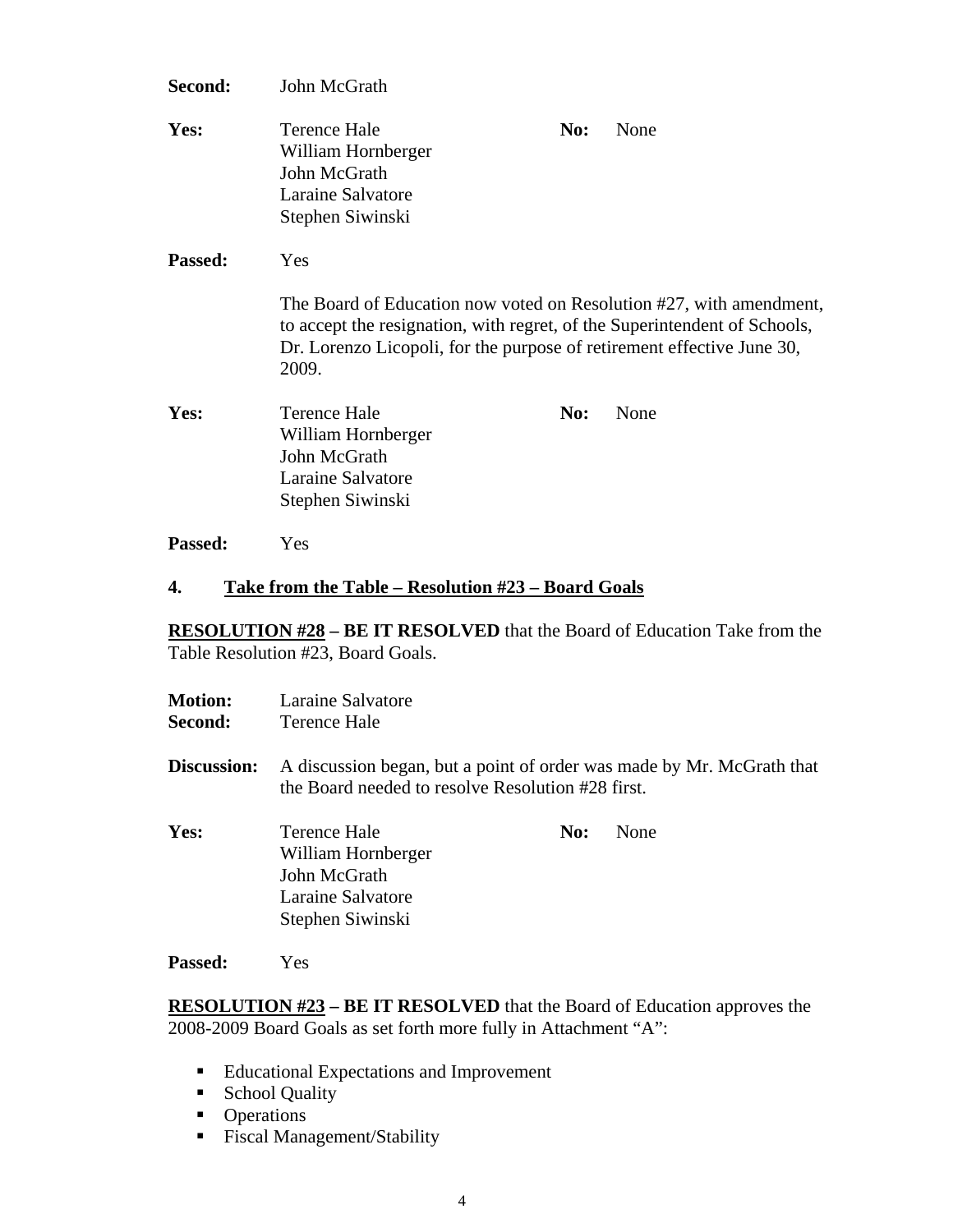| <b>Motion:</b> | Laraine Salvatore  |
|----------------|--------------------|
| Second:        | William Hornberger |

**Discussion:** Ms. Salvatore requested changing the language, under Fiscal Management/Stability in Board Goals, bullet #1, to *implement a cost containment* of 3<sup>4</sup> of a million dollars by November 1<sup>st</sup> of this year in preparation of the 2009-2010 budget. Mr. Hornberger interjected, quantifying the total expense side reduction looking at ¾ million dollars put into either one or multiple scenarios from the Superintendent. President Siwinski asked the Superintendent if it was possible. The Superintendent of schools responded sure. He asked if this was independent of the roles of the Finance & Budget Committees. President Siwinski responded yes.

> Mr. Hornberger requested clarification as to Educational Expectations in bullet #1, section 1 of Board Goals, "…improve ELA and ESL Special Ed students". What were the measurable goals the Board was looking for, i.e. improvement of 1 or 10 students? The Superintendent of Schools responded that the goals would be embedded in the School Improvement Plans which each building has submitted. Once they are reviewed they will determine what they want to improve. Mr. Hornberger asked if it would cover all improvement areas. The Superintendent of Schools responded it includes everything regarding student achievement.

> Mr. Hornberger inquired about School Quality, #2, last bullet, articulate value of tax dollar relative to student learning and development. What is the goal? President Siwinski did not recollect. Mr. McGrath moved to table the Board Goals. The Superintendent of Schools responded that this was a result of a discussion at the Board Retreat that there is a value in terms of Mineola's education delivery system regarding programs offered to students in terms of value on investment of tax dollars put into the school system. Benefits students receive.

> Mr. Hornberger suggested maintaining the fund balance maximum and maintaining the capital reserve while cutting \$750,000. President Siwinski stated that he did not agree with a fund balance of 4%. We are asking the Superintendent to look for expense side reductions and it does not include the fund balance. The Superintendent of Schools inquired about cutting \$750,000 on the overall budget, or reducing expenses by \$750,000. President Siwinski inquired if it could be done by November 1<sup>st</sup>. The Superintendent of Schools inquired as to why that number. Ms. Salvatore explained that he stated he could come up with \$750,000 when she presented her cost containment plan. The Superintendent of Schools responded that he did not say that. He said he and his staff would look at options to reduce spending and didn't say he could get to that number. The Superintendent requested if that was the number. President Siwinski responded it was. Mr. McGrath withdrew his motion.

**Yes:** Terence Hale **No:** None William Hornberger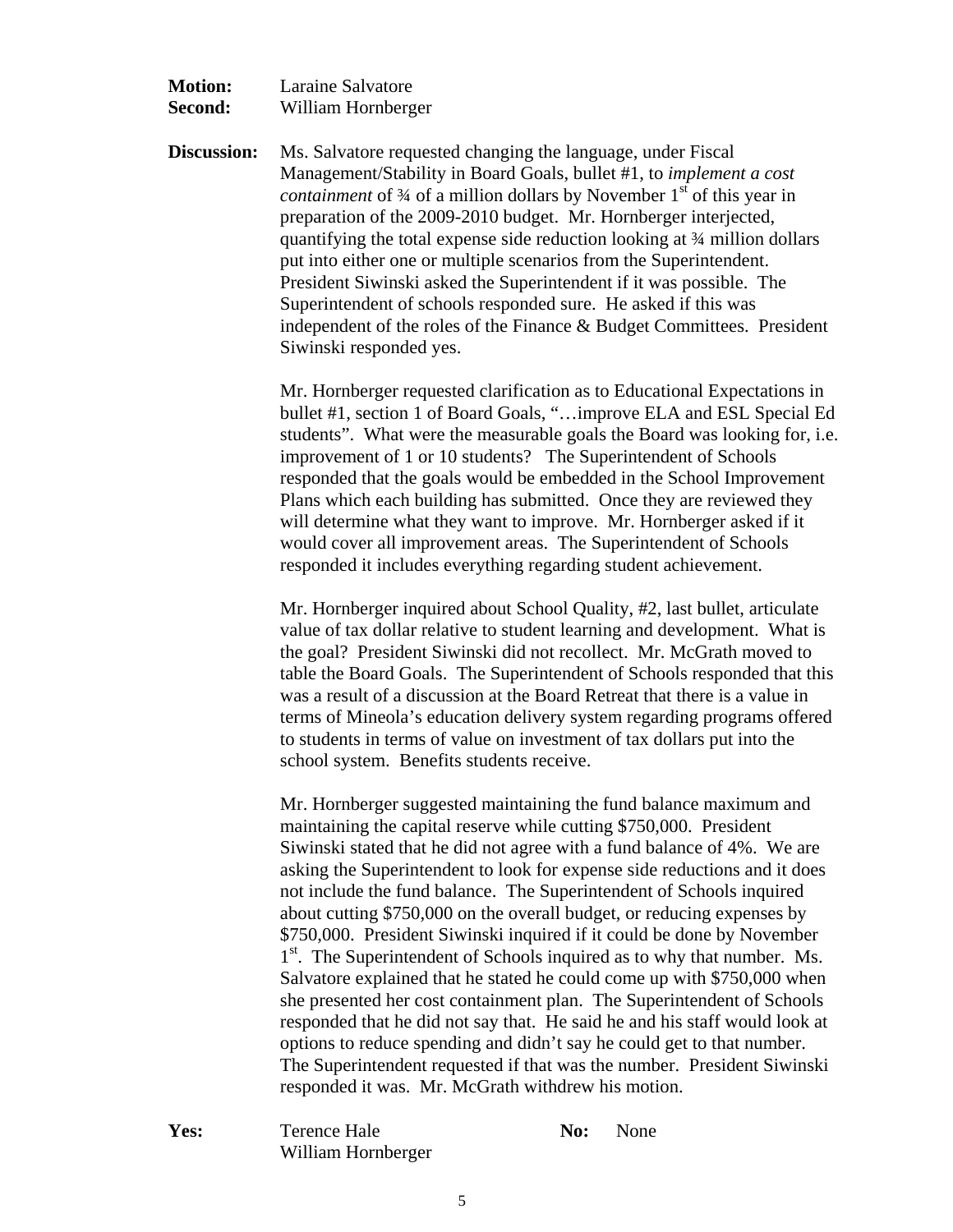John McGrath Laraine Salvatore Stephen Siwinski

**Passed:** Yes

#### **H. Consensus Agenda**

#### **1. Accepting of Minutes**

a. That the Board of Education accepts the minutes of the August 6, 2008 (Workshop); August 14, 2008, along with attachment "B" (Business) meetings as presented.

# **2. Instruction**

- a. Resignations/Leave of Absence
	- 1. None
- b. Appointments
	- 1. That the Board of Education approves the appointment of Courtney Zaleski, to the position of Elementary Teacher, effective September 9, 2008; probationary period, September 9, 2008 to September 8, 2011; salary, BA, Step 1, \$54,259.00 pro-rated.
	- 2. That the Board of Education approves the addition of Daniela Loverde to the Per Diem Substitute Teacher list for Social Studies 7-12, at a rate of \$90.00 per day.
	- 3. That the Board of Education approves the appointment of Michael Aguilo as Boys  $7<sup>th</sup>$  Grade Soccer Coach for the Fall Interscholastic season for the 2008-2009 school year, replacing Matt Moscola, due to his resignation, at a stipend of , Step 1, \$3,637.00.

# **2.1. Instruction: Committee on Special Education Actions**

a. That the Board of Education approves the CSE/CPSE/SCSE recommendations for programs and services for students with IEPs for the time period from July 1, 2008 to August 31, 2008 as set forth in Confidential Attachment "C".

# **2.2. Instruction: Contracted Instructional Services**

a. That the Board of Education approves an agreement between the Mineola Union Free School District and the Syosset Central School District for a student parentally placed in a private school outside of the Mineola School District to receive special education services from Syosset Central School District where the private school is located, for the 2007-2008 school year.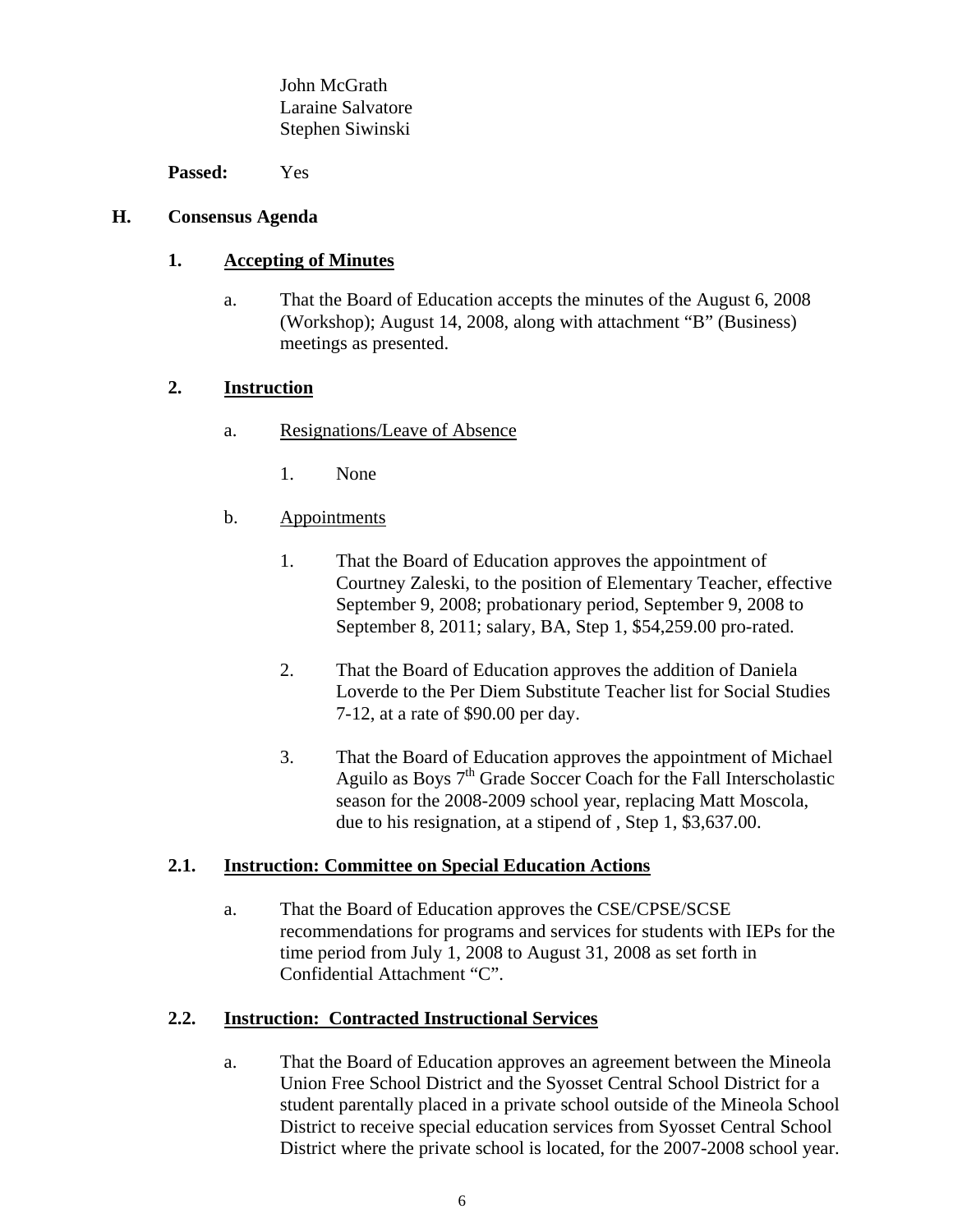Cost to the Mineola School District derived from Education Law Section 3602-c, and related provisions of the Education Law and Regulations of the Commissioner of Education; and that these statutes and regulations may define the maximum costs that may be charged hereunder.

#### **2.3. Instruction: Student Actions**

#### **2.4. Instruction: Other**

a. That the Board of Education approves the draft of the Special Education District Plan for the 2008-2009 school year as set forth in Attachment "D".

# **3. Civil Service**

- a. Resignations/Leave of Absence
	- 1. That the Board of Education accepts the resignation of Nancy Paldino, part time Teacher Aide, effective August 31, 2008.
	- 2. That the Board of Education approves the medical leave of absence for Richard Haenel, Maintainer, effective August 19, 2008 through October 19, 2008 due to surgery. The doctor will make the determination as to the exact date of return.

# b. Appointments

- 1. That the Board of Education approves the appointment of Patricia Licari to the position of part time Bus Aide for Transportation, effective September 18, 2008; salary, Step 1, \$10.75 per hour.
- 2. That the Board of Education approves the appointment of the Lisa Wasnofski, Registered Nurse, to be added to the School Nurse Substitute List, effective September 1, 2008, at a daily rate of \$90.00 per day.

# c. Salary Adjustment

- 1. That the Board of Education approves the transfer and salary adjustment of Michael Kino, Jr., Cleaner, transferring to Hampton Street School. Michael currently receives a 6% night Differential in addition to his salary, for a total of \$43,797.00. His salary will be reduced to \$41,318.00 when he transfers since he will not be working evenings, effective September 16, 2008.
- 2. That the Board of Education approves an increase in hourly salary for Substitute Cleaners, effective September 1, 2008 to be increased from \$10.08 per hour to \$12.25 per hour.

#### **4. Business/Finance**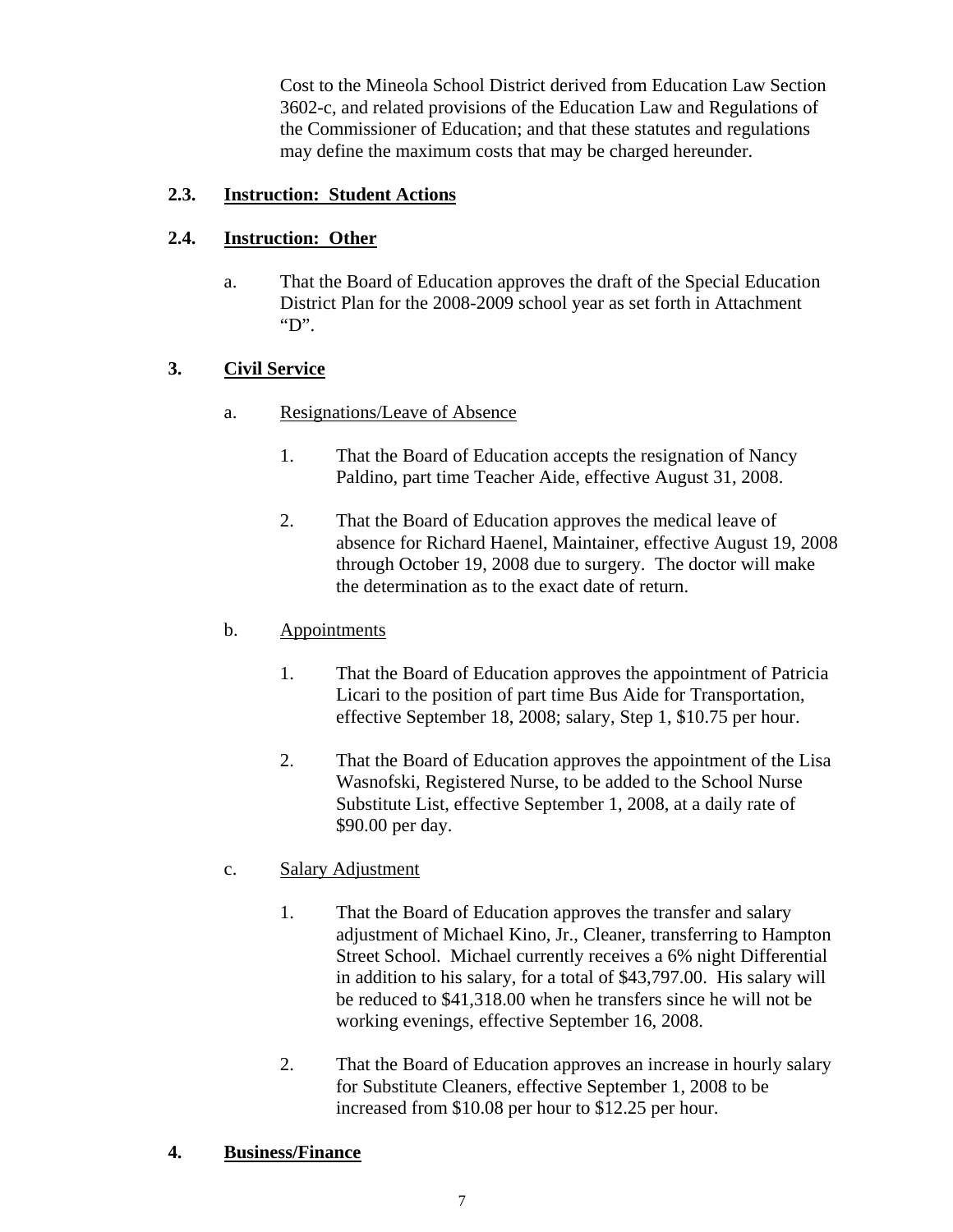# a. Treasurer's Report

1. That the Board of Education accepts the Treasurer's Report for the period ending July 31, 2008 and directed that it be placed on file.

# b. Approval of Invoices and Payroll

1. That the Board of Education approves the Invoices and Payroll for the period ending August 31, 2008.

| Warrant #3                              | 488,266.43          |
|-----------------------------------------|---------------------|
| 3 <sup>rd</sup> Final Payable 2007/2008 | \$<br>77,291.07     |
| Warrant #4                              | \$<br>880,641.91    |
| 4 <sup>th</sup> Final Payable 2007/2008 | \$<br>56,288.21     |
| <b>Credits to Expense</b>               | \$<br>73,218.35 Cr. |
| <b>TOTAL EXPENSES</b>                   | \$1,429,269.27      |
| PAYROLL #3 & #4                         |                     |
| General                                 | \$1,997,025.75      |
| Fund F                                  | 172,939.22          |
| <b>TOTAL PAYROLL</b>                    | \$2,169,964.97      |

# **4.1. Business/Finance: Contract Approvals**

- a. That the Board of Education approves the award of extension of bid, initially opened June 4, 2004, for School Food Service Management services to Aramark for the 2008-2009 school year at an increase based on the Consumer Price Index (CPI) of 4% as stated May 2008.
- b. That the Board of Education approves the 2008-2009 Preliminary AS-7 Contract with Nassau BOCES in the initial estimated expense of \$3,162,036.34 in providing services throughout the school year.

# **4.2. Business/Finance: Bids**

# **4.3. Business/Finance: Change Order**

a. That the Board of Education approves Change Order GC-01 with Rockmore Contracting Corp. for an increase to their contract of \$29,948.00.

# **5. Other**

**RESOLUTION #29 – BE IT RESOLVED THAT** the Board of Education approves Consensus Agenda items H.1. through H.4.3.a. as presented.

| <b>Motion:</b> | Laraine Salvatore  |
|----------------|--------------------|
| Second:        | William Hornberger |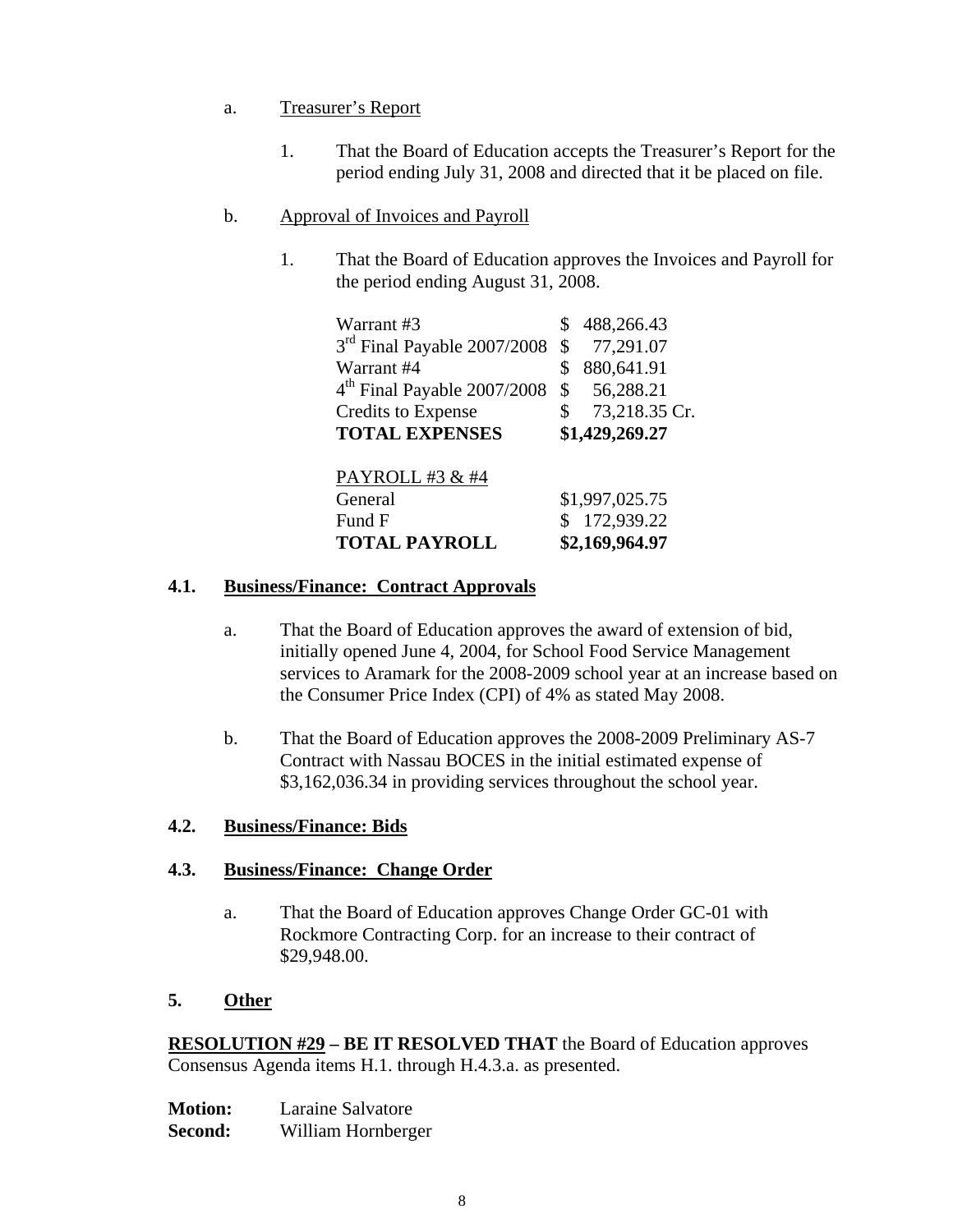**Discussion:** Ms. Salvatore inquired as to why the Board was approving a Syosset contract for 2007-08. Ms. Patterson responded that these were students parentally placed, Syosset was the provider of services, and a contract wasn't sent until now. President Siwinski inquired as to what happens if Mineola does not pay. Mr. Feldman responded that if Mineola does not pay there is a procedure with State Education Department regarding disputes which will probably go to the Commissioner or the court system.

> Mr. Siwinski referenced H.3.c.2. and inquired why the Board was increasing the substitute Cleaner wage. Dr. Nagler responded that the district was having difficulty in getting qualified candidates at the \$10.08 hourly wage. In surveying neighboring districts the range of hourly wage was from \$8.00 to \$17.34. The district is trying to alleviate paying overtime at a much higher hourly rate than paying a substitute. He further stated that overtime last year cost the district \$100,000.00.

> Ms. Salvatore inquired if Aramark would be going out for contract. Mr. Waters responded that this year's increase is based on the Consumer Price Index (CPI).

> Ms. Salvatore inquired about item H.4.3.a. (Change Order); why Rockmore Contracting Corp.'s contract increased? Mr. Waters explained that this work (asbestos encapsulation) was not part of the original bid specifications. He further stated that Rockmore performed other work and did not bill the district. The work was necessary in order to clean the tunnels. Mr. Siwinski inquired which tunnel it was. Mr. Waters responded toward the gymnasium. Ms. Salvatore inquired if other companies included this cost in their bids. Mr. Waters responded this work was not included in the original spec of work.

**Yes:** Terence Hale **No:** None William Hornberger John McGrath Laraine Salvatore Stephen Siwinski

**Passed:** Yes

#### **I. Public Comments**

 A resident read a statement regarding FOIL documents she obtained through the district. President Siwinski requested the district's counsel review the document. Mr. Feldman stated that no teacher's name appeared. The resident discussed, without mentioning the teacher's name, information contained in the personnel file for the time period 1996 through to June 2006. The resident complained that parents should have been notified that a teacher did not have proper certification. The Superintendent of Schools responded by correcting the resident that he was not in the district until 2001 and that Dr. Nagler was the one who picked it up. He further stated that nothing was done wrong. The State Education Department told the district to wait for their verification. Dr. Nagler stated that the State instituted a computer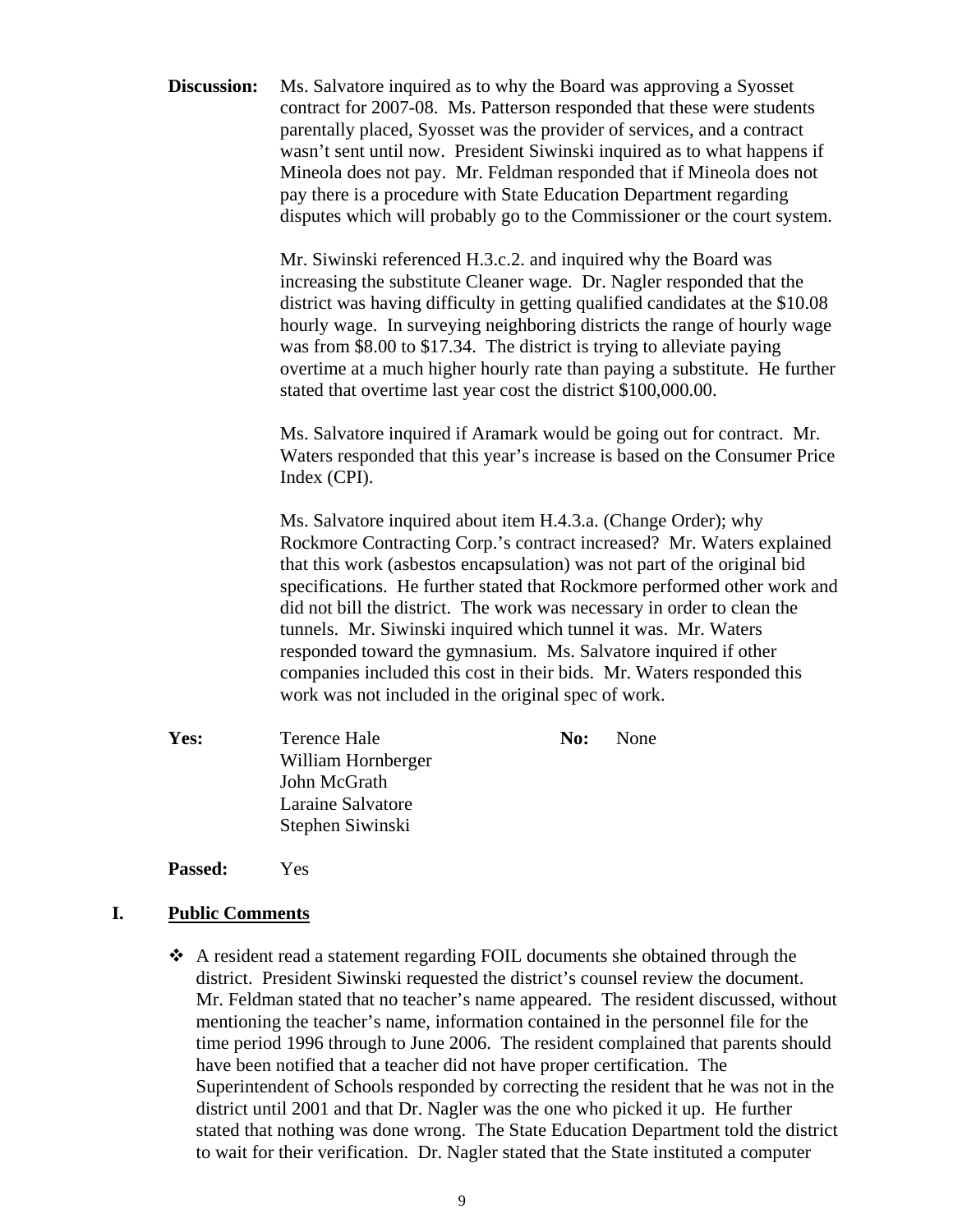program in order to check teachers' certification status, cross referencing using social security numbers. Dr. Nagler further stated that teachers are given 5 years in order to obtain their masters degree. Today, all check points are in place and given to the Board for every appointment. Dr. Nagler's predecessor did not check with the State to verify certification. But he also stated that the computer system was not in place at that time. The Superintendent of Schools stated that the district sought legal counsel every step of the way and the individual was removed. The resident complained that parents were not informed. The Superintendent of Schools responded that prior to Dr. Nagler ascertaining the individual's status the district assumed he had certification. The Superintendent of Schools took exception with the resident's comments that she misinformed the community because he was not Superintendent in 1998 and Dr. Nagler was not in his position. The Superintendent of Schools addressed the 2003 incident stating that he worked closely with legal counsel and the claim was unfounded. When the resident began to address specifics of the claim, the Superintendent of Schools cautioned her to be careful in what she stated. Mr. Feldman instructed the resident to make a point. The resident complained as to how the matter was handled. The Superintendent of Schools stated that the district handled is appropriately with legal counsel. Mr. Feldman informed the resident as to the timeline and explained to the resident what the district had done and how the situation was resolved.

- A resident spoke in defense of the Superintendent and Deputy Superintendent stating that the incidents in 1996 and 1998 happened prior to them working in the district.
- A resident inquired if currently there were any uncertified teachers working in the district excluding incidental teachers. Dr. Nagler responded no. The resident inquired as to the length of time needed in order to discover an uncertified teacher. President Siwinski interjected with a question if there was a process in place to check on this. Dr. Nagler responded yes. Dr. Nagler further discussed checking the status of employees by cross referencing with the State. The resident complained about exposing children to potential problems.
- A resident inquired if Atronix was paid for security system work. Dr. Nagler stated there were outstanding bills. Ms. Salvatore inquired if the glare problem was resolved. Dr. Nagler responded yes, lights were added and in order to get better resolution and better-quality cameras are needed.
- $\triangle$  A resident inquired about the un-appropriated fund balance. Mr. Waters responded that the district is finishing up with the financial statements and will be meeting with the auditing firm and requested dates to meet so the financials can be filed by October  $15<sup>th</sup>$ .
- A resident inquired about payroll. Mr. Waters responded that the district had a full payroll last week.
- A resident inquired about the status of Grade Configuration. President Siwinski stated that the Superintendent will address that in his report. The resident also inquired about the teacher's parking lot at Willis and graduation at the Tilles Center. The Superintendent of Schools responded that the HS PTA and student body were to confer with Mr. Escobar looking at the pros and cons of Tilles and HS Auditorium. The resident also inquired about a breakfast with local realtors. Ms. Goffman responded that this year nothing has been done, but the Communications Committee will be meeting and it will be discussed. The resident complained that Mineola is not getting recognition in Newsday in comparison to Herricks.
- Ms. Salvatore inquired as to when retro pay would go out. Mr. Waters responded that all retro pay for all bargaining units has been paid.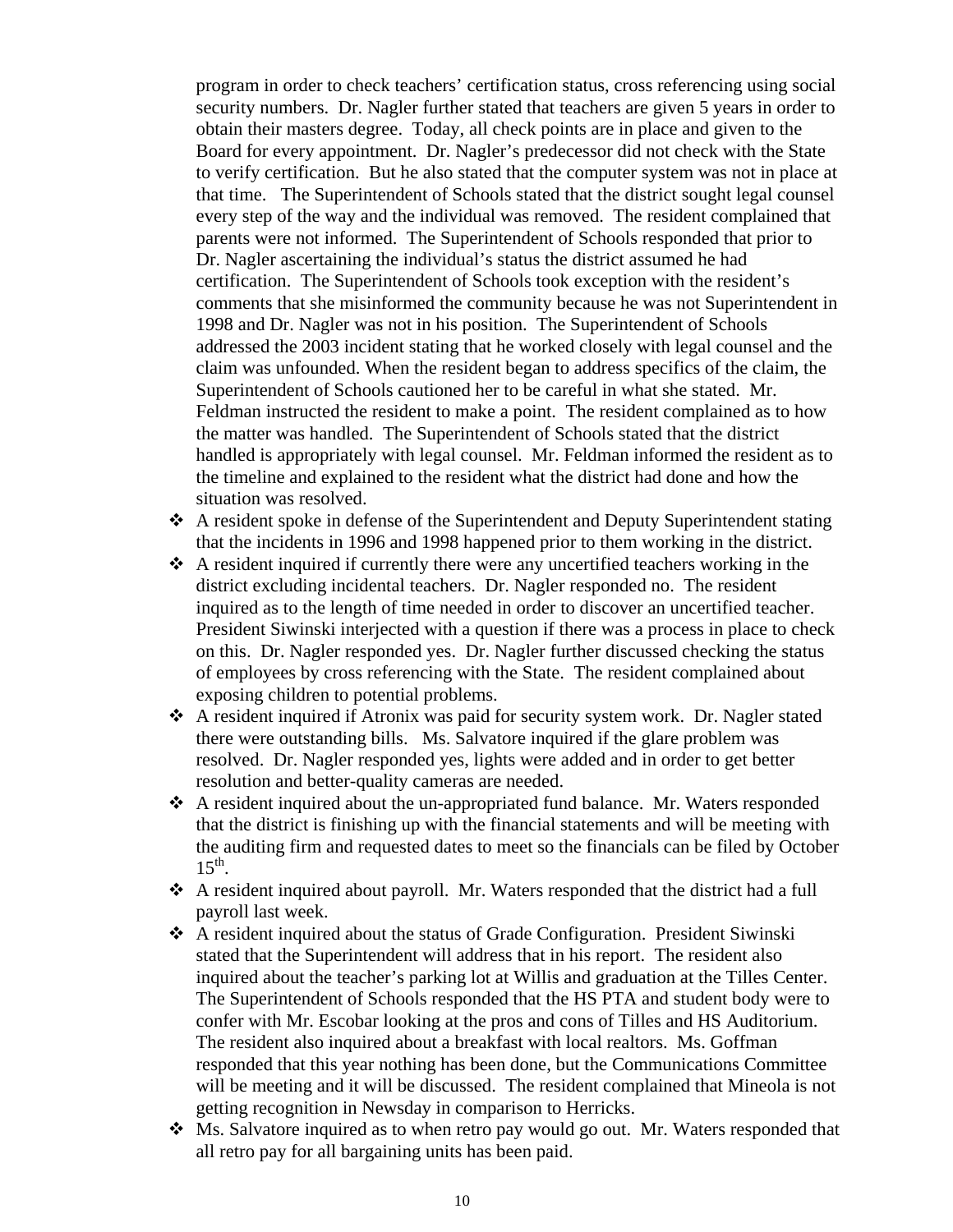- Mr. Escobar spoke about the Superintendent's resignation. He stated he had the pleasure of working with him, and began working in Mineola at the same time (Summer of 2001). Mr. Escobar considers the Superintendent a colleague and mentor. The Superintendent came into the district with a vision and was the educational leader of the district. Mr. Escobar mentioned areas that were part of the Superintendent's vision: Capital improvements; reaching out to students; bringing in Charlotte Danielson; supports students and interscholastic teams by attending games and functions. Many good things have come about in the past 8 years. Mr. Escobar expressed concern regarding the openness in the evaluation of the Superintendent, as not beneficial to the school community, students, faculty and parents. He further stated that disagreement is fine, but attacks take it to another level.
- A resident praised the job the Superintendent and Deputy Superintendent have accomplished and is horrified at accusations being thrown in order to see if they stick. She feels Board Members lack perspective. The resident felt in past years the district was in disarray and feels we are on track. The resident wants a Board that can work better together.
- $\triangle$  A resident inquired as to who the Title IX Coordinator was for the Sexual Harassment Regulation. The Superintendent of Schools responded Ms. Goffman.
- $\cdot$  A resident inquired if services would be the same if \$750,000 was cut. President Siwinski responded some services. Ms. Salvatore responded that nothing that would be affected directly. The resident inquired if tenure makes you untouchable. The Superintendent of Schools responded it just makes it harder. The resident inquired as to how tenure could be taken away. The Superintendent of Schools responded that competency is looked at and documented over a period of time. A 3020a is a process in order to remove a teacher and it may take a year or more. Mr. Feldman interjected that an incident case would be quicker than a competency case, which could take a school year. Ms. Salvatore inquired if anyone could bring a charge. Mr. Feldman responded you can file charges with the District Clerk and if the Board finds probable cause will begin the process. The resident inquired if any teacher has ever been removed. The Superintendent of Schools stated that since he has been here no one has been removed on a 3020a. Individuals have been let go after 1 and 2 years. The resident inquired if individuals are checked each year until they receive tenure. Dr. Nagler responded that if someone has not received permanent certification they are checked every year. Ms. Goffman interjected that each teacher is double checked every year through the BEDS Report, and State. The resident inquired if the Superintendent was completely briefed on all the staff upon entering the district. The Superintendent of Schools discussed topics presented during his recruitment period: Instructional Curriculum (6 buildings doing it 6 separate ways) continuity needed in reading and math and unify school district Pre-K to 12; improve teacher supervision and evaluation by developing professional development plan and raise expectations of students; address capital projects and develop a preventative maintenance program; advance college choices for students; establish provisions to address disabilities act; and change employee culture.
- The resident inquired if he reviewed personnel records. The Superintendent responded no, but he read every evaluation. He stated evaluations were not expanded upon at the time, i.e. Mrs. Jones is a lovely person. The Superintendent of Schools explained that financial reports prior to his arrival were always considered excellent. However, many practices, at that time, were not as appropriate as they should have been. In the course of 3 years the Superintendent reduced spending close to 9 million dollars. The resident inquired as to who was paying for the Superintendent's defense.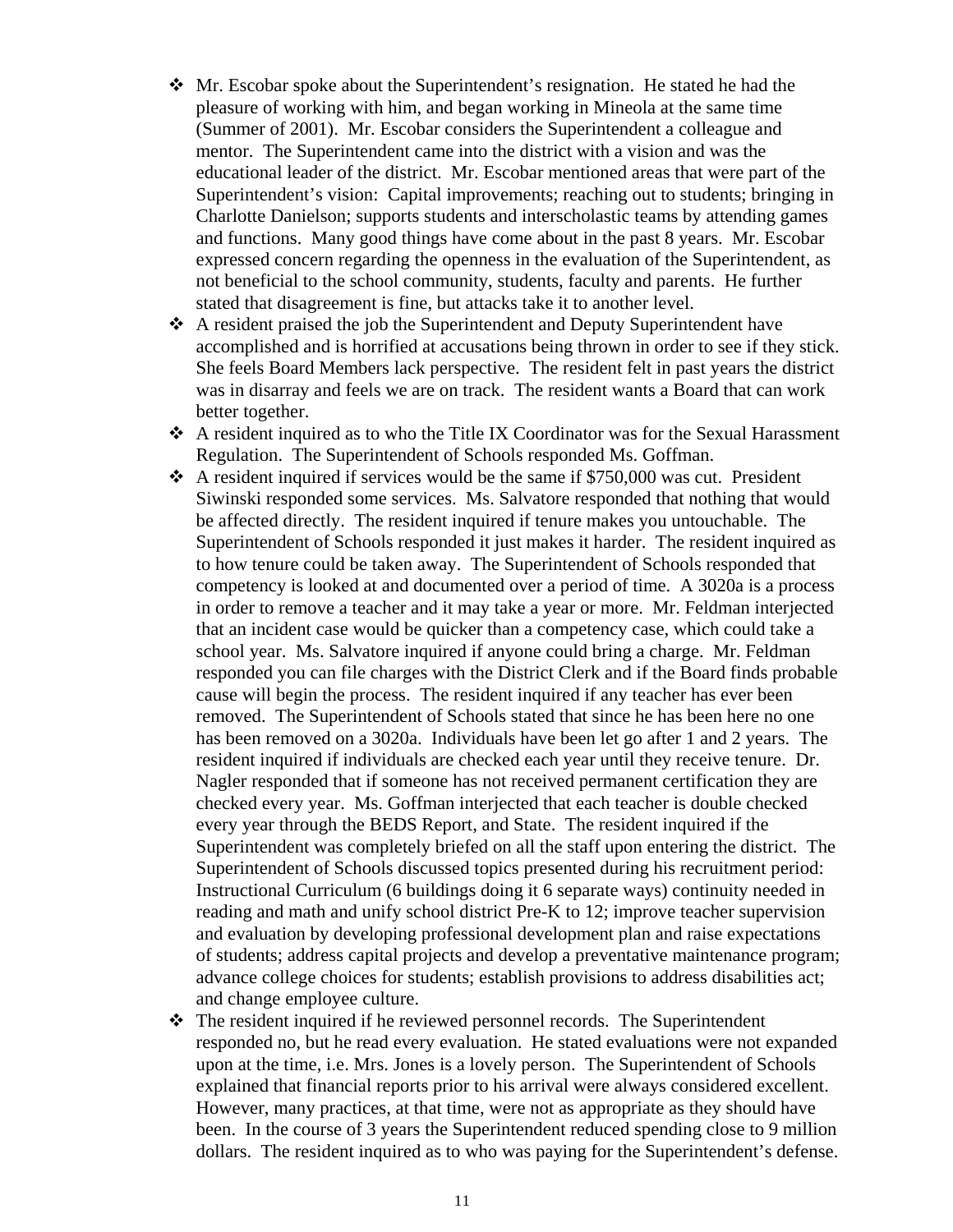The Superintendent of Schools responded that he has hired private counsel and is paying for it himself. The resident inquired that if and when the Superintendent is vindicated, will he pursue recouping his legal fees. The Superintendent of Schools responded that in some cases the law protects the plaintiff from counter suits.

 $\triangle$  A resident brought attention to the Transportation Report that there was a misspelling at the bottom of the page.

#### **J. Board of Education Reports**

• Comments from Board President

President Siwinski informed the audience of the following meetings: Communications Committee Meeting, Monday; District Council, Tuesday; and a Special Board of Education Meeting, Thursday.

• Board Committee Report

Mr. Hornberger reported that the Budget Advisory Committee would be looking to have goals approved. The Superintendent of Schools stated that a second announcement will appear in the local newspapers advertising the Financial Planning Committee, and establishing those goals would be helpful. Ms. Salvatore inquired if individuals, who are interested in serving, should contact Mr. Waters. Mr. Waters stated that next week's advertisement will ask those interested to submit a letter or resume to the district. President Siwinski suggested alerting the PTAs as well.

• Superintendent of Schools' Reports & Comments

The Superintendent of Schools reported on the following: asked the Board to convene the Audit Committee on October  $2<sup>nd</sup>$  to meet with the External Independent Auditor; excellent opening of school; visited 30 different classrooms from Pre-K to 12 and the students are working on task; Capital projects taken place over the summer (Meadow Drive Library and computer installation, thanking Dr. Nagler for his design); positive condition of schools; thanking Ms. Goffman and Principals for a terrific job in getting the summer programs off the ground; Mineola hosted his first Northwest Quadrant Meeting for the year at Willis (12 Superintendents from various district met and toured the early childhood center and he received 2 requests to bring staff from their districts to view the program); visited the High School, Academy Program, and expressed pleasure in the look of the building with flowers and new windows and he thanked Ms. Napolitano; appearance of the Middle School with its new windows; invited Ms. Fleming, Middle School Math Teacher, to a Board meeting to demonstrate white boards; open house feedback was excellent and announced HS open house next Thursday; receipt of a letter expressing pride in the look of the buildings; and met with Michele Hochhauser and discussed Middle School reading program and the evidence to support its improvement.

The Superintendent of Schools announced upcoming events: Business Meeting and a brief student presentation on the pledge of allegiance; Board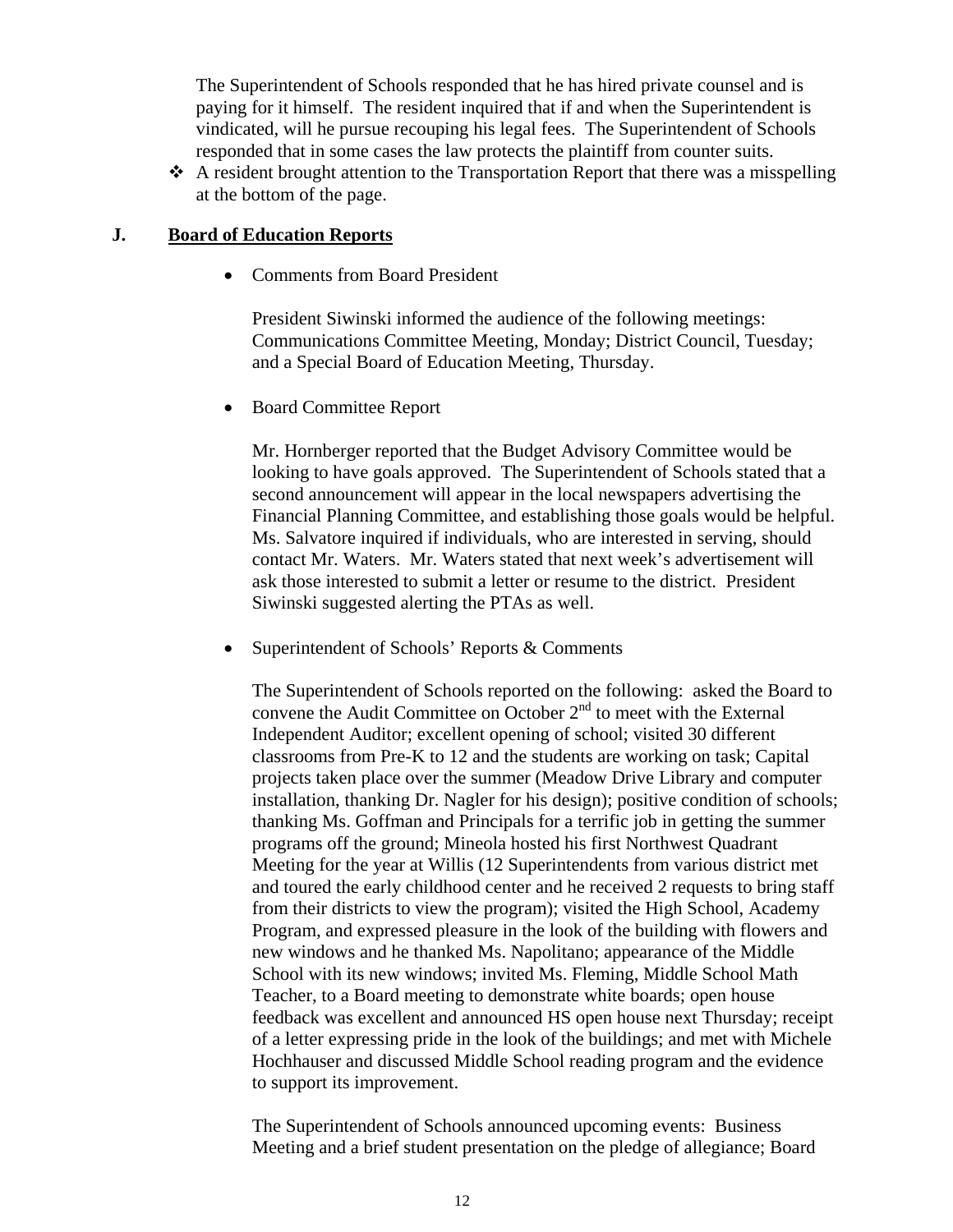Workshop Meeting, October 2; Homecoming, 9/27/08; presentation of reports at 10/2/08 Workshop by Mr. Amitrano (Physical Education Plan and Leadership Election Program at Mineola High School).

The Superintendent of Schools also briefly described a meeting with the Pastor of the Korean Church regarding the parking lot lease agreement. He stated the Pastor understood the district's concerns and would consult with his legal counsel. Mr. McGrath inquired as to what the district requested of the Korean Church. The Superintendent of Schools responded if they would release the district from the lease.

The Superintendent of Schools further reported that Dr. Fowler met with Dr. Nagler to establish cost efficiency scenarios for the grade configuration study. The Board needs to present dates to schedule a time to meet. Ms. Salvatore inquired if the dates were for focus groups or a hearing. The Superintendent of Schools responded that the focus groups would be in the format of a hearing.

The Superintendent of Schools reported meeting with the Mayor on two separate occasions to discuss the Jackson Avenue parking issue (possible resolution after meeting with Jackson's Principal), Ms. Lao inquired if she could be included in the discussions; and a request brought by Hampton parents for the installation of a stop sign at the corner of Colonial and Spring Streets (Request was granted by the Village).

o Superintendent Comments

The Superintendent of Schools requested that Ms. Salvatore supply him with the examples she referred to at the last meeting regarding his evaluation.

The Superintendent of Schools commented that he thinks the district will have its best year ever and was delighted to be Mineola's Superintendent. He thanked the parents and students that have enriched his life.

o Capital Updates

Ms. Salvatore inquired about the progress of the HVAC system work at the Middle School. Mr. Waters responded that it wasn't completed yet, he is hoping for mid-October.

- Table Reports
	- o Finance and Operations Report

Mr. Waters presented an analysis of the fund balance; and reported on the status of capital projects.

- Monthly Financial Report
- Building & Grounds Report
	- Building Usage